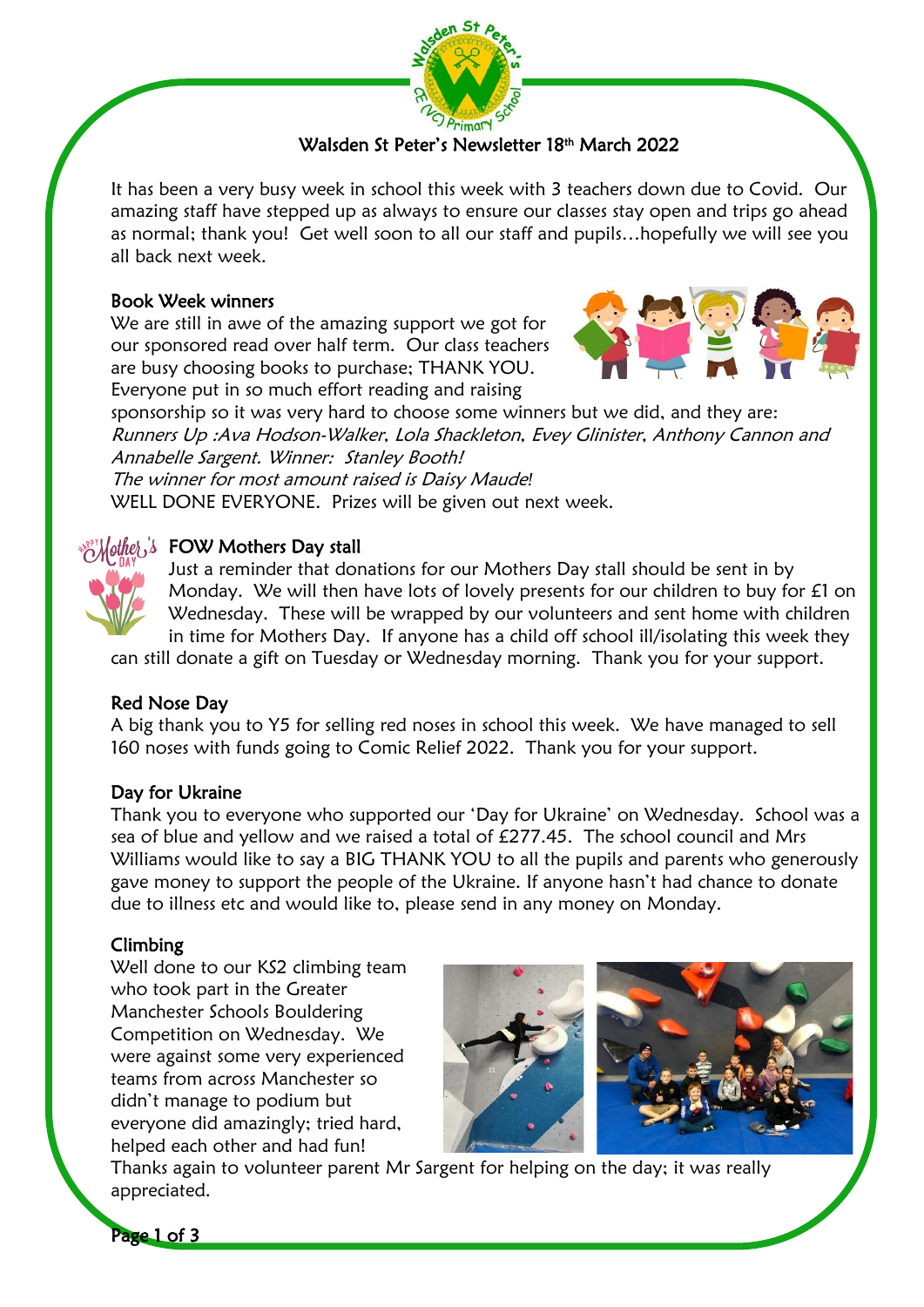# Message from Todmorden market – join our Easter celebrations!

On Saturday 16th April 2022 we are holding an Easter bonnet/hat parade either round the Indoor Market Hall or weather permitting on Bramsche square and there will be a workshop on the seating area next to Bella's Dessert Bar, Brook Street for this purpose throughout the day. There will be a prize for winning entries and each child will be given a little something for their participation. Prizes will be presented by the Mayor of Todmorden Patricia Taylor at around 3.00pm. Hope you can join in with us.

# Todmorden Swim Gala

Well done to our KS2 swim team who took part in the Todmorden inter-school swim gala this afternoon. There was some great swimming and a brilliant team spirit; well done everyone who took part. Times are still being verified and the winning school will be announced next week. Thanks to our parent volunteers too; we couldn't provide all these opportunities without you.

# Covid update

As you are aware we have had a number of staff and pupils off school this week with Covid. Thank you for your ongoing support in keeping ill children off school and testing them before they return. Can we just remind parents that children should stay off school for 5 full days should they test positive for Covid. They can return on Day 6 if they test negative (test day counts as Day 0). Thank you.

### Parent consultation

Parent consultations will take place the week commencing 4<sup>th</sup> April. Please watch out for a letter coming home with your child with more details and a slip to indicate your preferred time.

## Parking on Lacey Avenue

We are still receiving complaints of parents parking on Lacey Avenue. This is private parking so please DO NOT park there. Thank you

## Morrisons – Good to Grow

We have just received our order of gardening equipment using Morrisons Good to Grow vouchers collected by parents and friends of our school. Thank you; we are excited to get gardening!



### Sports news

We love hearing about the sporting achievements of our pupils and this week we learnt that Edward in Y4 is currently ranked  $16<sup>th</sup>$  in his age group in the whole of the UK for BMX racing. This is his first season competing at national level so it is a very promising start. He aims to improve this ranking throughout the year as he competes in races all over the country with his end goal; to qualify for a place at the world BMX championships in Glasgow in 2023 representing Team GB; How amazing would that be! Good luck



Edward and keep us updated. We know how hard you train as well as keeping on top of all your school work; we are very proud.